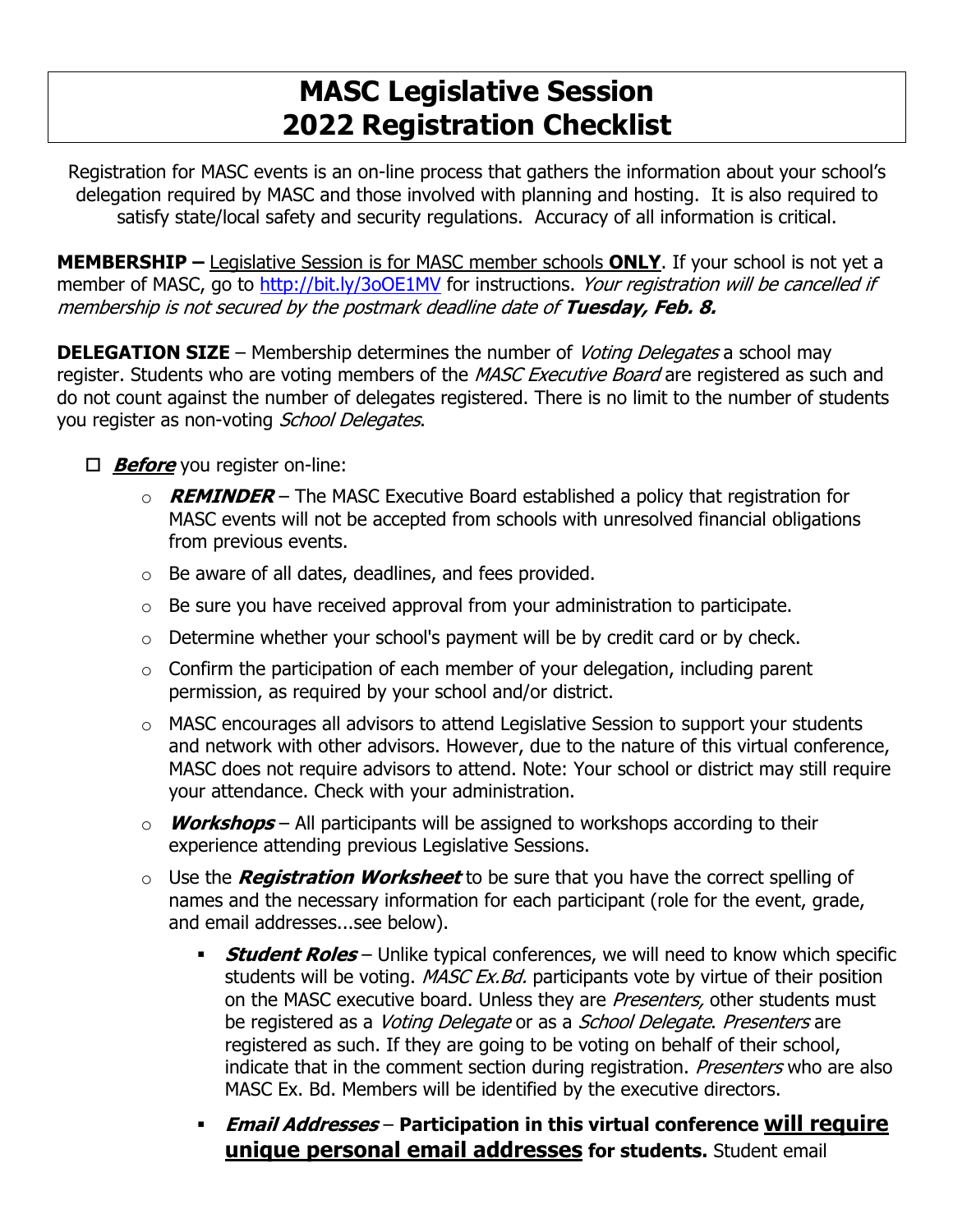addresses assigned by school systems are frequently blocked and do not work consistently, **so a personal non-school system email address is required.**

## **Student email addresses must be unrelated to their school/system.**

This may take some special efforts on the part of advisors, students, and their families. Obviously, accuracy is critical.

- § **First time attendee** If the attendee has never attended MASC Legislative Session before, answer "Yes." Otherwise, enter "No."
- $\Box$  On-line registration is the sole responsibility of the school advisor *whether they are attending* or not. **Do not delegate this to a student.** Follow the on-line instructions carefully.
- $\Box$  The *Registration Report/Invoice* you print at the end of the process must be signed by your school administrator. Registrations cannot be confirmed without this signed authorization.

| Friday, Jan 14                    | <b>On-Line Registration</b><br>Opens                    | Go to the Legislative Session page at<br>http://bit.ly/2XDBwAJ, review the information there<br>and use the link provided for online registration.                                                                                                                                                                                                                                                                                                                        |
|-----------------------------------|---------------------------------------------------------|---------------------------------------------------------------------------------------------------------------------------------------------------------------------------------------------------------------------------------------------------------------------------------------------------------------------------------------------------------------------------------------------------------------------------------------------------------------------------|
| <b>Saturday, Feb. 5</b>           | <b>On-Line Registration</b><br><b>Closes</b> (11:59 PM) | Registration after this date must be approved by the<br>MASC Executive Director. A Late Fee* may apply.                                                                                                                                                                                                                                                                                                                                                                   |
| Tuesday, Feb. 8<br><b>5:00 PM</b> | <b>Postmark Deadline</b>                                | The Registration Report/Invoice (and school check,<br>$\bullet$<br>if available) must be mailed to the MASC Registrar<br>with a postmark by this date/time. If paying by<br>credit card, the transaction must be made by this<br>date.<br>• The late Fee* will be assessed for signed<br>Registration Report/Invoices postmarked after this<br>date.<br>This is the last date for <b>refunds</b> for cancellations.<br>School memberships must be finalized by this date. |
| <b>Saturday, Feb. 12</b>          | <b>MASC 2022</b><br><b>Legislative Session</b>          | • Attendees will go to the Legislative Session Landing<br>Page and log in to the conference starting at 9:30<br>a.m. They will be directed to the "meet the<br>candidates" room.                                                                                                                                                                                                                                                                                          |

*\*The Late Fee is \$10 (not to exceed 20% of total registration fees)*

*Any appeal of deadlines or fees must be directed to the MASC Executive Director who will then inform the registrar. The MASC Registrar does not have authority to grant appeals.*

- $\Box$  **Payment** to MASC is made by the school, not individual students. Do not send cash or personal checks. If students are responsible for all or part of their cost at your school, their payments must be processed by the school, then the school pays MASC using a credit card or sending an official school/district check. Follow the instructions in your Registration Confirmation Email to complete a credit card payment. The cost of the conference is **\$8** for Workshop Presenters and **\$10** for all other attendees. **Please note:** Although registered along with their school's delegation, Workshop Presenters are selected by MASC. Do not register a Workshop Presenter until you have received confirmation of their appointment from MASC for this specific event.
- □ **Payment Guarantee** –The *Registration Report/Invoice* that is signed by the principal to authorize a school's participation guarantees payment of that invoice amount. **The deadline**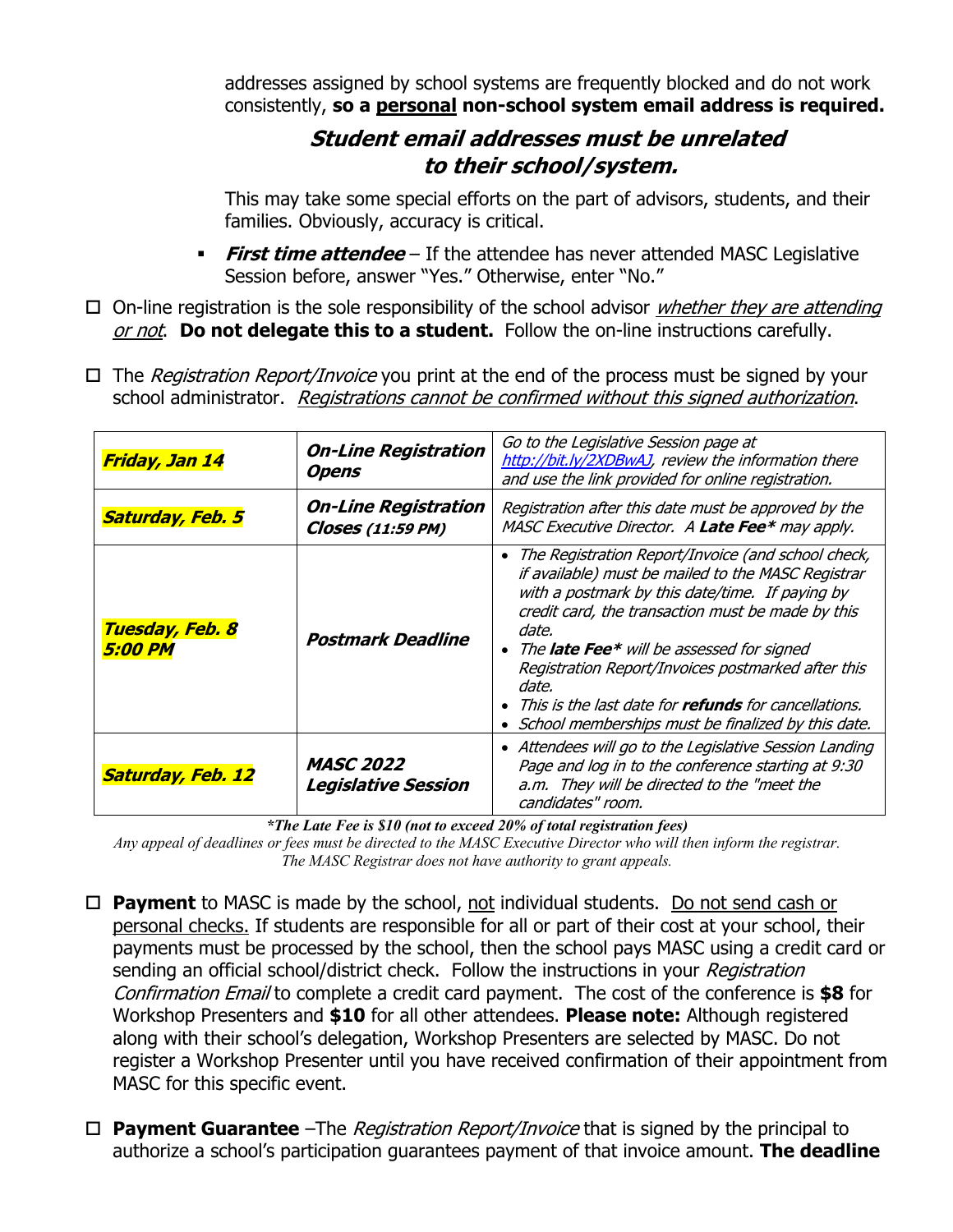**only applies to the signed Registration Report/Invoice, not the payment.** As long as this is postmarked by the deadline of **5:00 PM on Tuesday, February 8**, there will be no late fee. Remember, emailing a photo or scan of this signed form is as good as mailing the original…and you save postage!

- □ **DO NOT MAIL IN OTHER FORMS**. Check them for accuracy, completion, and the appropriate signatures, alphabetize, and have them on file. **IMPORTANT**: There is no checkin to collect forms for this virtual event. You will need to confirm to your principal that you have received all of the necessary permissions and signatures before they can sign the invoice and submit it to MASC. Work this out with your administration. Some principals may want to have the forms submitted to them before they process your invoice. Others may allow other arrangements.
- $\Box$  **Refunds:** When you complete on-line registration, you have committed your school for the resulting invoice amount. MASC makes financial commitments based on this information. After the postmark deadline, much of the money expected has been encumbered or spent. **Any requests for refunds after the postmark deadline of 5:00 PM on Tuesday, February 8 must be submitted to the MASC Executive Director.**
- $\Box$  Feel free to email the signed invoice to wayne.perry@mdstudentcouncils.org, even if paying by check. This keeps meeting the deadline totally in your control rather than depending on someone else to meet it. If mailing, send the signed Registration Report/Invoice to:

#### **Wayne Perry, MASC Registrar P.O. Box 343 Forest Hill, MD 21050**

postmarked no later than **Tuesday, Feb. 8**. If your school did not pay with a credit card, include a school check (payable to MASC) if available in time. Otherwise, forward the payment as soon as available. If you must leave the actual mailing of your Registration Report/Invoice and payment to others, be sure that they are aware of the correct address and deadline.

 $\Box$  **Changes –** Once you have submitted your registration on-line, any changes must be emailed to the MASC Registrar as soon as possible (See email address below). **IMPORTANT: Because of the virtual nature of this event, no changes or substitutions can be made after the Postmark Deadline of 5:00 PM on Tuesday, February 8.**

> Direct any questions or changes to Wayne Perry, MASC Registrar, at wayne.perry@mdstudentcouncils.org